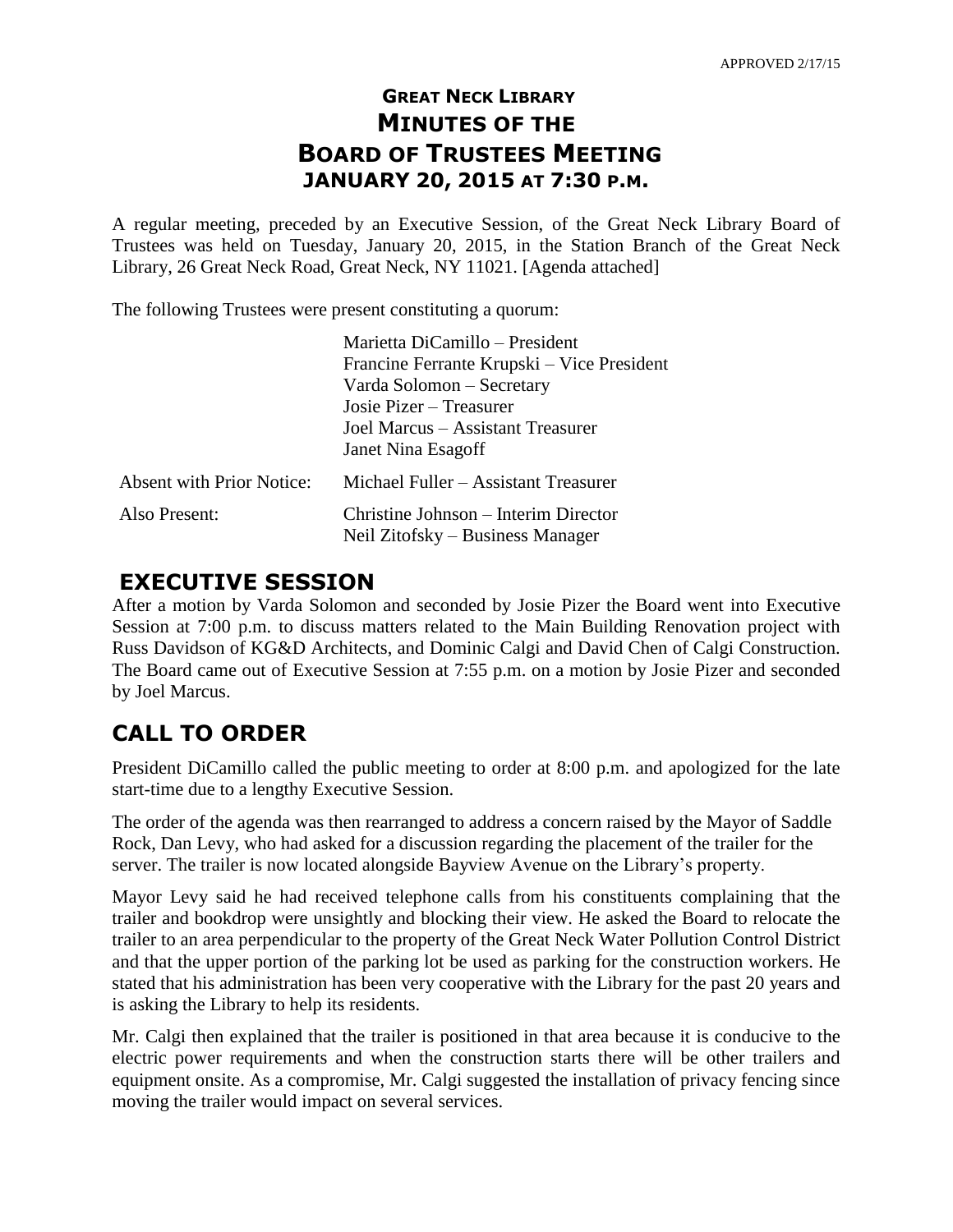The Interim Director pointed out that the trailer was positioned to be near the PSEG power supply and Verizon cable that the pole for the electricity to the trailers was already installed, and the permit shows the trailer in its present position; to which Mayor Levy replied that the permits that he received have no service trailer shown on them. He also objected to a fence, calling it a waste of money and unsightly, and said that the project can be done harmoniously with the neighborhood.

 $\overline{\phantom{a}}$  , and the contract of the contract of the contract of the contract of the contract of the contract of the contract of the contract of the contract of the contract of the contract of the contract of the contrac

Trustee Nina Esagoff pointed out that even if the trailer is moved to the suggested location, it would still be unsightly but the fence would hide onsite activities.

Mr. Calgi added that there will be a number of trailers and other construction equipment so a privacy fence would be the only way to camouflage all these activities.

Mayor Levy asked for the trailers and equipment to be located on the lower level and smaller vehicles to park perpendicular to where the trailer is now located. He said that with his help the work will be much easier and much less headache.

President DiCamillo concluded the discussion by saying that the mayor's request did not seem unreasonable and his recommendation will be researched to see if it is feasible and at the same time cost effective. Mayor Levy was asked to exchange contact information with Mr. Calgi. Mayor Levy asked for a dialog between the Library and himself before any construction work begins.

*Public Comment: Leslie Kahn*

## **MINUTES**

**Upon motion by Varda Solomon, seconded by Josie Pizer, and after discussion, it was,**

**RESOLVED,** that the Great Neck Library Board of Trustees approve the Minutes of the regular meeting of December 23, 2014, as presented.

**VOTE:** Yes – 6 (DiCamillo, Ferrante Krupski, Marcus, Nina Esagoff, Pizer, Solomon) *MOTION CARRIED UNANIMOUSLY* 

# **TREASURER'S REPORT**

#### **Upon motion by Josie Pizer, seconded by Varda Solomon, and after discussion, it was,**

**RESOLVED,** that the Great Neck Library Board of Trustees accept the following financial reports which have been reviewed by the Treasurer:

- January 20, 2015, Treasurer's Report;
- Warrant dated December 13, 2014 through January 2, 2015, Payroll Account checks numbered 0032385 through 0032388, Vendor Account paid checks numbered 49183 through 49188, and Vendor Account checks to-be-paid numbered 49189 through 49233, the sums set against their respective names, amounting in the aggregate to \$591,472.97;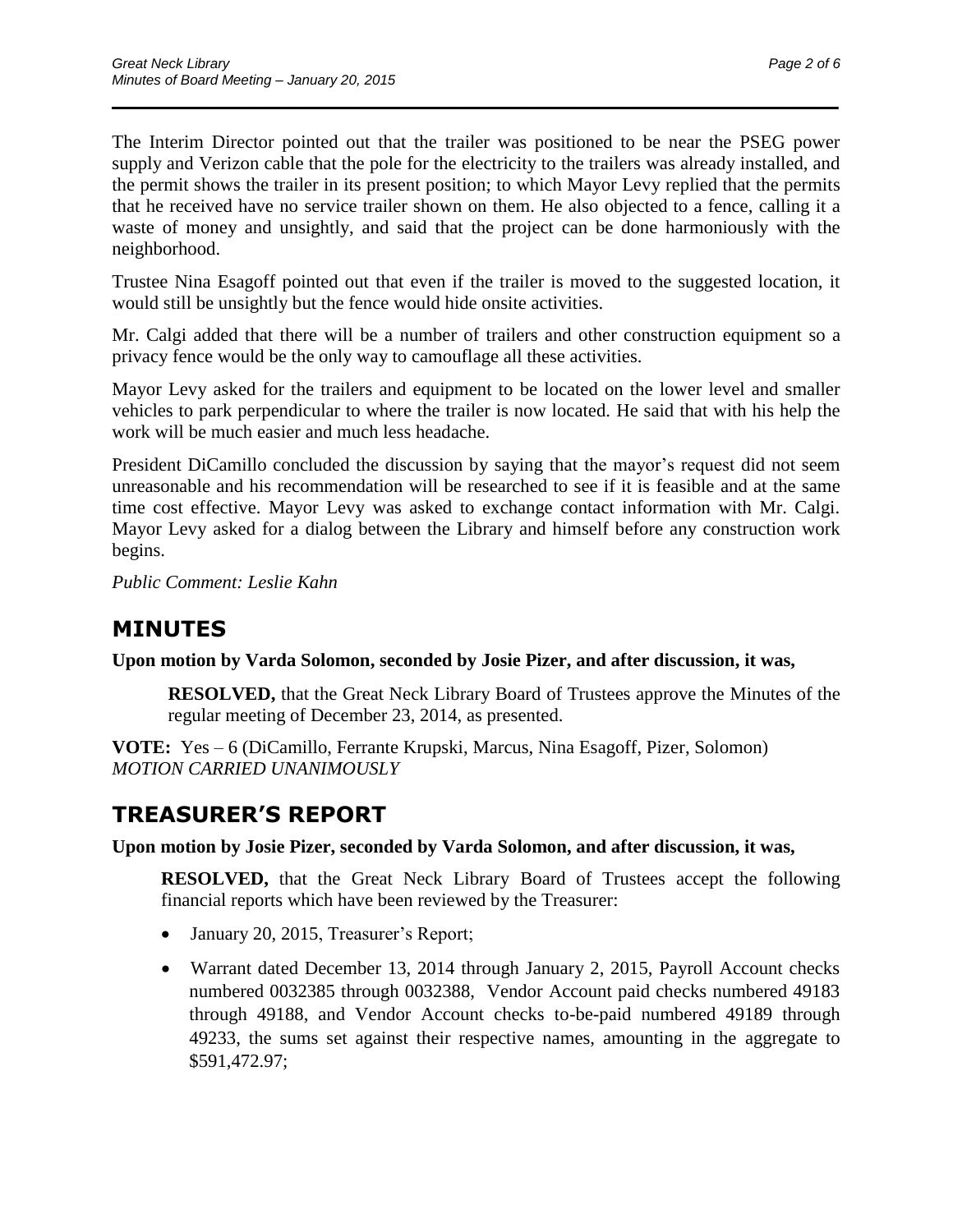• Payroll Warrants for pay dates December 11, 2014, and December 24, 2014, which have been reviewed by the Treasurer, in the amounts of \$123,752.66 and \$133,700.54 respectively, for a total of \$257,453.20.

 $\overline{\phantom{a}}$  , and the contract of the contract of the contract of the contract of the contract of the contract of the contract of the contract of the contract of the contract of the contract of the contract of the contrac

**VOTE:** Yes – 6 (DiCamillo, Ferrante Krupski, Marcus, Nina Esagoff, Pizer, Solomon) *MOTION CARRIED UNANIMOUSLY*

# **PAYROLL CHANGES**

**Upon motion by Josie Pizer, seconded by Francine Ferrante Krupski, and after discussion, it was,**

**RESOLVED,** that the Great Neck Library Board of Trustees accept the Payroll Changes of December 13, 2014 through January 20, 2015, as presented, and which have been reviewed by the Finance Committee.

**VOTE:** Yes – 6 (DiCamillo, Ferrante Krupski, Marcus, Nina Esagoff, Pizer, Solomon) *MOTION CARRIED UNANIMOUSLY*

# **REPORTS**

### **Building Advisory Committee (BAC)**

President DiCamillo reported that she is in the process of scheduling committee meetings. The Interim Director added that the trailer for the server is now in place, and she is planning on going to the Town of North Hempstead to get additional permits for the other two storage trailers.

Mr. Davidson also reported that KG&D is going through the same process as the Interim Director and he has been to the Town about six times and they are doing the best they can.

Mayor Dan Levy asked why the Board was having such difficulty with the Town of North Hempstead. He said that he was not aware of this but that he is willing to offer his assistance if the Board needed help in moving things forward.

### BRIT

Ms. Johnson reported that Pamela Levin, Head of the Audio Visual Department, is working with the Programming Office to document the construction project. A camcorder was purchased for the filming of the project which will become a part of the Library's archive. Levels will be assisting. Mr. Davidson invited the Board to look on KG&D's website to see how an entire building was demolished.

### **Grants**

Trustee Solomon inquired about grants. Trustee Pizer specifically asked about the LIPA grants to which Mr. Calgi replied that he has not spoken to Charlie Wohlgemuth, Head of Maintenance, in a while but he will pursue this when the electrical contractor is on board.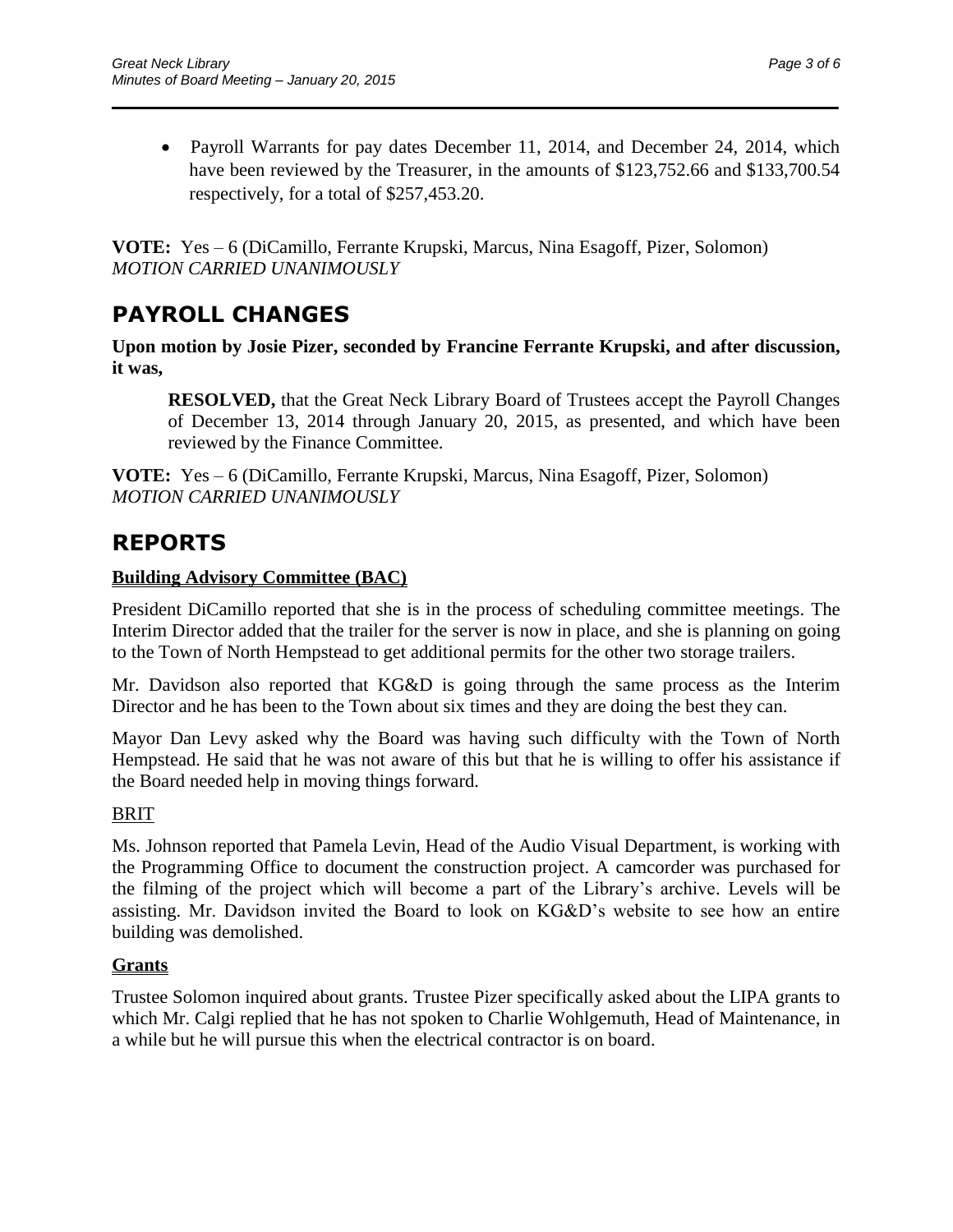#### **Director Search Committee**

Trustee Ferrante Krupski reported that the Board had approved the hiring of the firm Pro Libra and a meeting with them is set for January 29 at 7:00 p.m. at the Station Branch. The agreement was vetted by counsel who recommended that an addendum be added to the agreement.

 $\overline{\phantom{a}}$  , and the contract of the contract of the contract of the contract of the contract of the contract of the contract of the contract of the contract of the contract of the contract of the contract of the contrac

#### **Policy Committee**

Trustee Marcus reported that a meeting will be called in February.

#### **Staff Reports**

Trustees Solomon, Pizer and DiCamillo had some questions and comments on the staff reports. Appreciation for the reports was expressed as these provide the Trustees with a sense of what's happening on a day-to-day basis.

#### **Interim Director's Report**

#### Text of written report below:

I would like to thank the Library Board of Trustees for your vote of confidence in my abilities by appointing me as Interim Library Director at the December Board meeting. I can assure you that I will do my best to manage the day-to-day operations of the library and to assist as needed in the renovation project of the Main Building during my interim tenure.

#### *Weeding*

In November, our Technical Services Department weeded 1,747 items. This was our last month of major weeding subsequent to the October 28 closure of Main and the movement of the majority of Main's collection into storage for the duration of the renovation project. November's weeding was comprised mostly of duplicate copies and Reference items that would lose relevancy if stored for a year or more.

In December, an additional 382 items were weeded as part of the normal process of attrition and wear-and-tear of materials. This brings our annual total for 2014 to 87,905 items weeded. When combined with our 2013 total of 51,306 items, the grand total for the pre-Renovation weeding project is 139,211 items.

Hand-in-hand with the weeding is our public book sale. For the month of October at Main, and November at Parkville, we offered a BOGO (Buy One - Get One) sale raising a total of \$2,051.50. In December, book sale receipts were \$98.50 for an annual total of \$10,076.46.

An additional \$1,671.12 was earned from our partnership with Better World Books and an additional \$557.04 was donated to our non-profit literacy partner, "Worldfund" which supports teacher training in Latin America.

#### *The Move*

Staff has now been settled in their new temporary branch locations for two months. Routines are being to fall into place. We have identified a few material flow issues that are being addressed. Overall, the relocation was completed without any major problems. The movers have now packed and removed all of the library materials that were earmarked for storage. According to my statistical counts, this is a current snapshot of totals in circulation versus items in storage: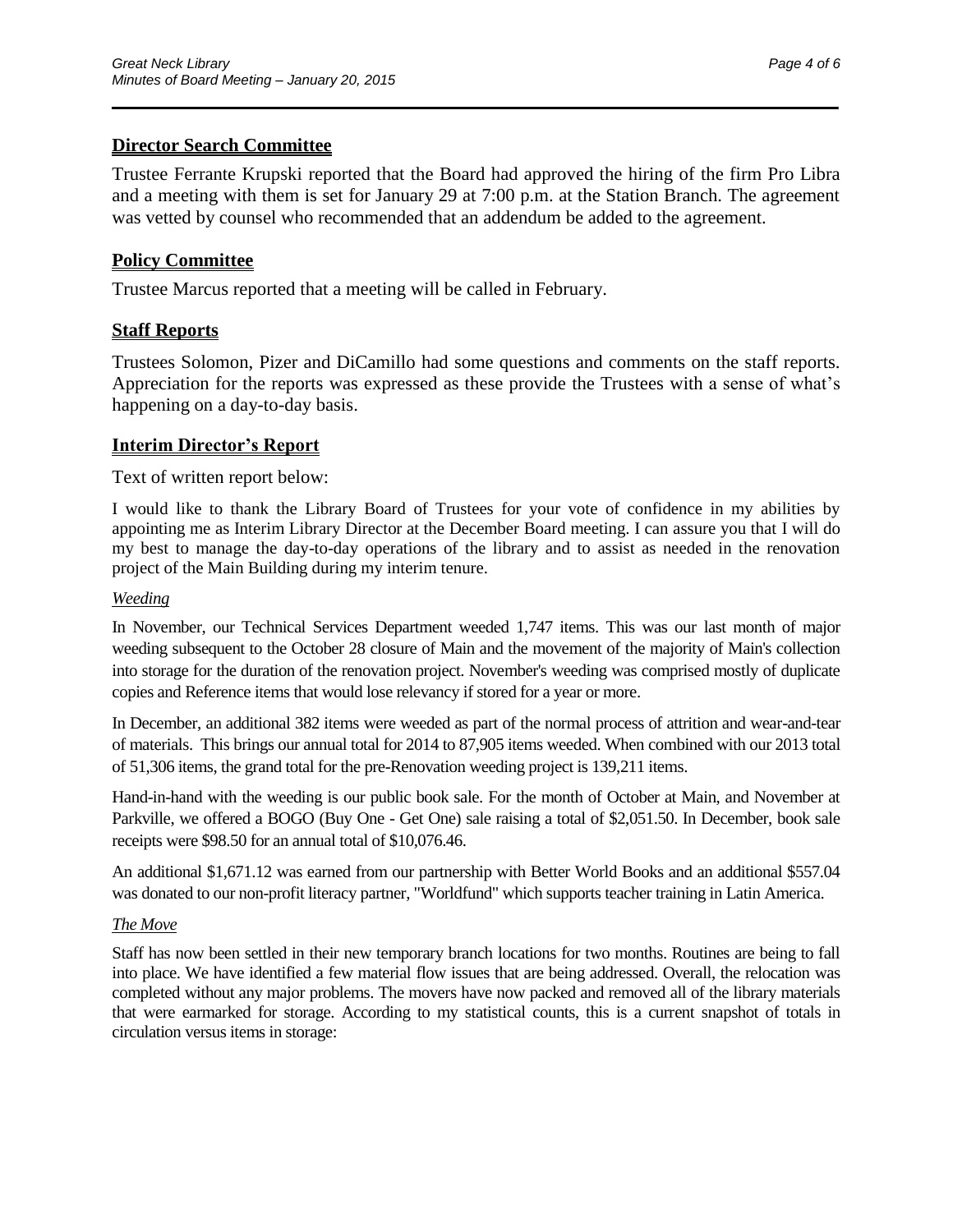| <b>Material Type</b> | <b>Available at a Branch</b> | <b>In-Storage</b> | <b>Totals</b> |
|----------------------|------------------------------|-------------------|---------------|
| <b>Books</b>         | 83,057                       | 138,195           | 221,252       |
| <b>Films</b>         | 15,025                       | 8,783             | 23,808        |
| Audios               | 8,770                        | 6.940             | 15,710        |
| <b>Totals</b>        | 106,852                      | 153,918           | 260,770       |

 $\overline{\phantom{a}}$  , and the contract of the contract of the contract of the contract of the contract of the contract of the contract of the contract of the contract of the contract of the contract of the contract of the contrac

Under Jon Aubrey's supervision, the movers carefully wrapped an removed all of the library's sculptures and a selection of paintings and other works that Jon identified using the Art Appraiser's report.

#### *Trailer Permits*

On December 16, we finally received the permit for the Server Trailer to be on-site at Main. On December 19, we filed what we believed to be the final paperwork and payment for the two additional storage trailers. Unfortunately, I was advised by the Town on January 14 that the applications must be signed by the owner of the trailer, Cassone Leasing. This directly contradicts instructions received from two Town Building Permit Office employees. Cassone is now signing original copies and once those are received; I will re-submit and hopefully, receive the two permits. Our movers have been very understanding and have advised that we should contact them as soon as we have a delivery date scheduled for the two trailers.

#### *Donations to Non-Profit Organizations*

In the month of December, four NYC schools came to the library to pick up remaining chairs, tables and file cabinets. Cornell Cooperative extension were very happy with the tables, counters, carrels and chairs that they are going to use at the Nassau County Farm and the 4-H camp in Suffolk. This week, BIGNYC (Build It Green NYC) removed the majority of the remaining tables, chairs, book carts, cabinets, etc. for use in low-income construction projects. As the saying goes, one person's trash is truly another's treasure. [End of written report]

Ms. Johnson also added that Mayor Dan Levy has offered some space for some of the Library's adult programming. Steven Walk also offered space at Temple Bethel. She, along with Audio Visual Librarian Pam Levin, attended the Chamber of Commerce luncheon and met several business people.

## **NEW BUSINESS**

#### **Addition of Installation of Sprinkler System to Renovation Scope of Work**

This item was struck from the agenda.

#### **Excess Equipment**

**Upon motion by Janet Nina Esagoff and seconded by Josie Pizer, and after discussion, it was,**

**RESOLVED,** that the Great Neck Library Board of Trustees declare the items listed on the schedule excessed and authorize the Interim Library Director to dispose of same in an appropriate manner.

**VOTE:** Yes – 6 (DiCamillo, Ferrante Krupski, Marcus, Nina Esagoff, Pizer, Solomon) *MOTION CARRIED UNANIMOUSLY*

## **CORRESPONDENCE**

The correspondence was removed from the agenda and referred to the Personnel Committee.